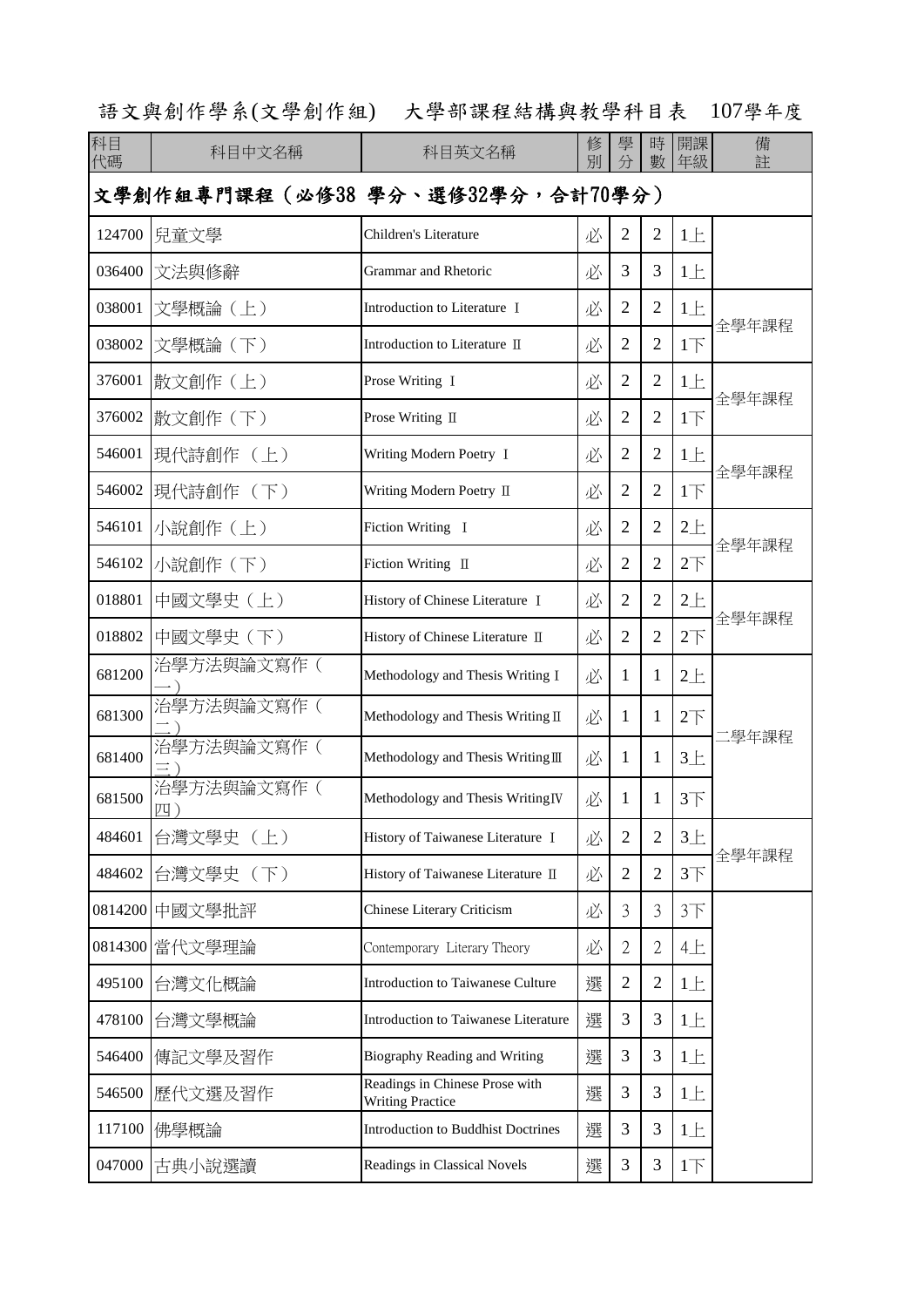語文與創作學系(文學創作組) 大學部課程結構與教學科目表 107學年度

| 科目<br>代碼 | 科目中文名稱              | 科目英文名稱                                                   | 修<br>別 | 學<br>分         | 時<br>數         | 開課<br>年級        | 備<br>註 |
|----------|---------------------|----------------------------------------------------------|--------|----------------|----------------|-----------------|--------|
| 291100   | 敘事文選讀               | Readings in Narratives                                   | 選      | $\overline{2}$ | $\overline{2}$ | $1\overline{1}$ |        |
| 023000   | 中國現代文學概論            | <b>Introduction to Modern Chinese</b><br>Literature      | 選      | $\overline{2}$ | $\overline{2}$ | 1 <sub>l</sub>  |        |
| 546600   | 現代戲劇及習作             | Modern Drama with Writing Practice                       | 選      | 3              | 3              | 1 <sub>l</sub>  |        |
| 684400   | 世說新語                | Shi Shuo Xin Yu                                          | 選      | 3              | 3              | 1 <sub>l</sub>  |        |
|          | 0805900 美學概論        | Introduction to Aesthetic                                | 選      | $\overline{2}$ | $\overline{2}$ | $2+$            |        |
| 023400   | 中國寓言導讀              | <b>Introduction to Chinese Fables</b>                    | 選      | 3              | 3              | $2+$            |        |
| 022200   | 中國神話導讀              | Introduction to Chinese Myths                            | 選      | 3              | 3              | $2+$            |        |
| 546800   | 英美文學導讀              | Introduction to English and<br>American Literature       | 選      | 3              | 3              | $2+$            |        |
| 684100   | 哲理寓言選讀              | Readings in Philosophical Fables                         | 選      | 3              | 3              | $2+$            |        |
| 684300   | 詩經                  | Shi Jing                                                 | 選      | 3              | 3              | $2+$            |        |
| 685100   | 諸子散文                | Prose of Thinkers in Late Chou<br>Dynasty                | 選      | 3              | 3              | $2+$            |        |
| 0924400  | 自我探索與生涯規劃           | Self-exploration and Career Planning                     | 選      | $\overline{2}$ | $\overline{2}$ | $2+$            |        |
| 162700   | 俗文學                 | Popular Literature                                       | 選      | 3              | 3              | $2\top$         |        |
| 547100   | 圖畫書製作               | <b>Creating Picture Books</b>                            | 選      | $\overline{2}$ | $\overline{2}$ | $2\overline{1}$ |        |
| 684200   | 禪思與禪趣               | The Enlightened Wisdom of Chan                           | 選      | $\overline{c}$ | $\overline{2}$ | $2\overline{1}$ |        |
| 342400   | 楚辭                  | Chu Ci                                                   | 選      | 3              | 3              | $2\overline{1}$ |        |
| 685200   | 六朝詩文                | Poetry and Essays in the Six<br><b>Dynasties</b>         | 選      | 3              | 3              | $2\overline{1}$ |        |
|          | 547201  現當代散文選讀 (上) | Modern and Contemporary Chinese<br>Prose I               | 選      | $\overline{c}$ | $\overline{2}$ | $2+$            |        |
| 547202   | 現當代散文選讀 (下)         | Modern and Contemporary Chinese<br>Prose II              | 選      | $\overline{2}$ | $\overline{2}$ | $2\top$         | 全學年課程  |
| 547301   | 現當代小說選讀 (上)         | Modern and Contemporary Chinese<br>Fiction I             | 選      | $\overline{2}$ | $\overline{2}$ | $2 +$           |        |
| 547302   | 現當代小說選讀 (下)         | Modern and Contemporary Chinese<br>Fiction II            | 選      | $\overline{2}$ | $\overline{2}$ | $2\top$         | 全學年課程  |
| 547401   | 現當代詩選讀(上)           | Modern and contemporary Chinese<br>Poetry I              | 選      | $\mathfrak{2}$ | $\overline{2}$ | $2+$            |        |
| 547402   | 現當代詩選讀 (下)          | Modern and contemporary Chinese<br>Poetry II             | 選      | $\overline{2}$ | $\overline{2}$ | $2\overline{1}$ | 全學年課程  |
| 0814400  | 日治時期台灣小說選讀          | Anthology of Taiwanese Fiction during<br>Japanese Period | 撰      | 3              | 3              | $3+$            |        |
| 492500   | 台灣古典詩               | Taiwanese Classical Poetry                               | 選      | $\overline{2}$ | $\overline{2}$ | $3+$            |        |
| 349200   | 詩選及習作               | Selected Poetry and Writing Practice                     | 選      | 3              | 3              | $3+$            |        |
| 683800   | 日本文學                | Japanese Literature                                      | 選      | 3              | 3              | $3+$            |        |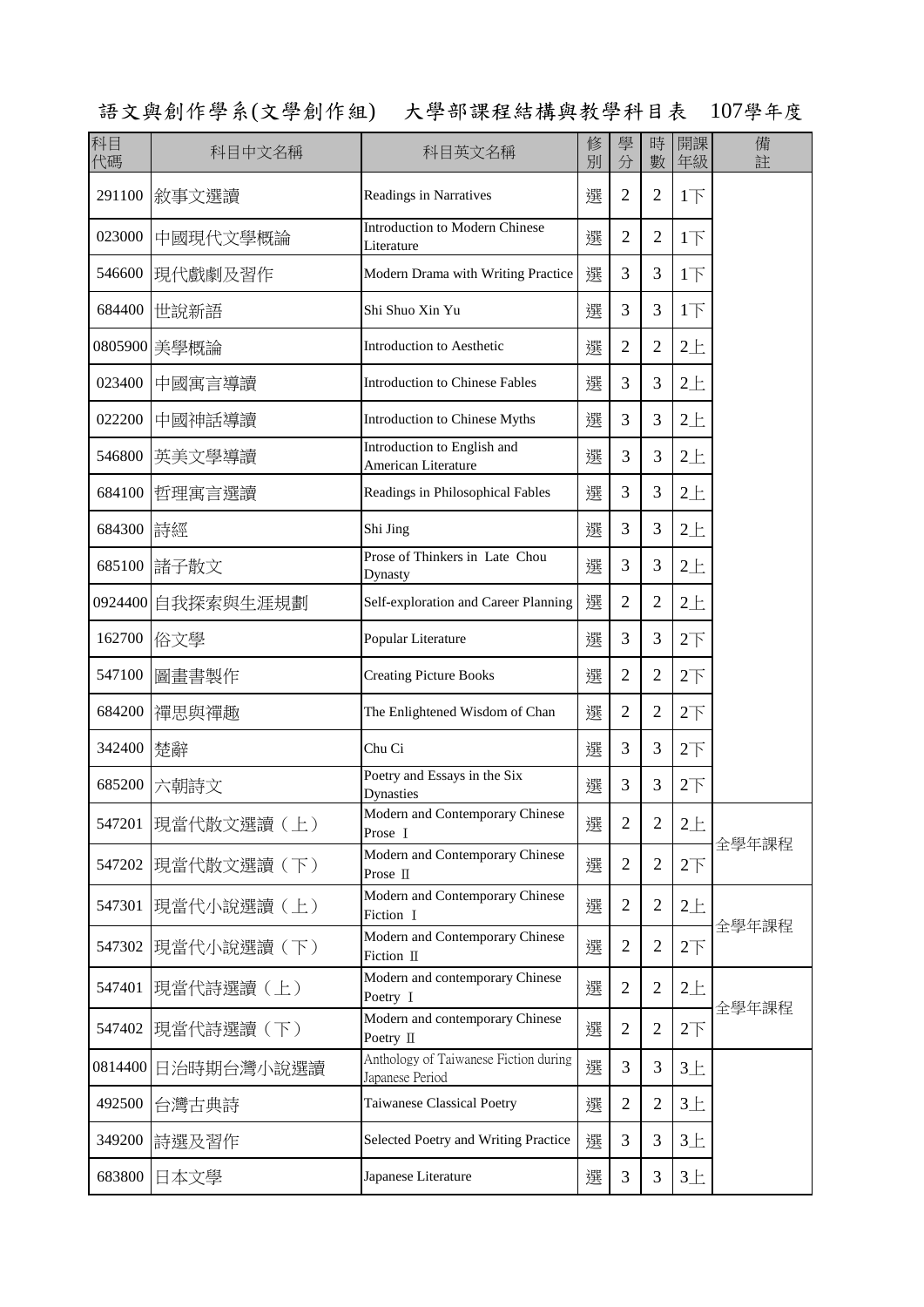語文與創作學系(文學創作組) 大學部課程結構與教學科目表 107學年度

| 科目<br>代碼   | 科目中文名稱           | 科目英文名稱                                                              | 修<br>別 | 學<br>分         | 時<br>數         | 開課<br>年級        | 備<br>註                          |
|------------|------------------|---------------------------------------------------------------------|--------|----------------|----------------|-----------------|---------------------------------|
| 684500     | 莊子               | Zhuang Zi                                                           | 撰      | 3              | 3              | $3+$            |                                 |
| 684600     | 易經               | Yi Jing                                                             | 選      | 3              | 3              | $3+$            |                                 |
|            | 0332800 詞選及習作    | Readings in Ci with Writing Practice                                | 選      | 3              | 3              | $3+$            |                                 |
| 0103200 曲選 |                  | Readings in Qu                                                      | 選      | $\overline{2}$ | $\overline{2}$ | $3+$            |                                 |
| 121300     | 李白詩              | Li Bai's Poetry                                                     | 選      | 3              | 3              | $3+$            |                                 |
| 684700     | 杜甫詩              | Du Fu's Poetry                                                      | 選      | 3              | 3              | $3+$            |                                 |
|            | 0896900 閱讀理解評量設計 | Assessment Design of the Reading<br>Comprehension                   | 選      | $\overline{2}$ | $\overline{2}$ | 3 <sup>T</sup>  |                                 |
| 047300     | 古典文學的翻譯與改寫       | Translation and Rewriting of<br><b>Classical Chinese Literature</b> | 選      | $\overline{2}$ | $\overline{2}$ | 3 <sup>T</sup>  |                                 |
| 547800     | 詩學理論             | Theories of Poetry                                                  | 選      | $\overline{2}$ | 2              | $3+$            |                                 |
| 547900     | 當代文藝思潮           | <b>Trends in Contemporary Literature</b><br>and Art                 | 選      | $\overline{2}$ | $\overline{2}$ | $3+$            |                                 |
| 548000     | 多媒體應用與創作         | Application and Creation of<br>Multimedia                           | 選      | $\overline{2}$ | $\overline{2}$ | 3 <sup>7</sup>  |                                 |
| 548100     | 台灣閩南語文學          | Taiwanese Literature in Southern<br>Min Dialect                     | 選      | $\overline{2}$ | $\overline{2}$ | $3+$            |                                 |
| 683701     | 中國哲學智慧 (上)       | Wisdom in Chinese Philosophy I                                      | 選      | $\overline{2}$ | $\overline{2}$ | $3+$            |                                 |
| 683702     | 中國哲學智慧 (下)       | Wisdom in Chinese Philosophy II                                     | 選      | $\overline{2}$ | $\overline{2}$ | 3 <sup>T</sup>  | 全學年課程                           |
| 683900     | 歐陸文學             | <b>European Continental Literature</b>                              | 選      | 3              | 3              | $3+$            |                                 |
| 480300     | 美學名著選讀           | Readings in Masterpieces of<br>Aesthetics                           | 選      | $\overline{2}$ | $\overline{2}$ | 3 <sup>T</sup>  |                                 |
| 684800     | 李商隱詩             | Li Shang-Yin's Poetry                                               | 選      | 3              | 3              | 3 <sup>T</sup>  |                                 |
|            | 684900 東坡樂府      | Dong-Po Yue Fu                                                      | 選      | 3              | 3              | $3+$            |                                 |
| 685000     | 柳永詞              | Lio Yeng's Ci                                                       | 選      | 3              | 3              | $3+$            |                                 |
| 0048500 史記 |                  | Shi Ji                                                              | 選      | 3              | 3              | 4E              |                                 |
|            | 0924500 語文產業實習   | Internship of language agency                                       | 選      | $\overline{2}$ | $\overline{2}$ | 4E              |                                 |
|            | 0814500 第二外語(一)  | Integrated Second Language Level One                                | 選      | $\overline{2}$ | $\overline{2}$ | $3+$            | 含各類外語,修                         |
|            | 0814600 第二外語(二)  | Integrated Second Language Level Two                                | 選      | $\overline{2}$ | $\overline{2}$ | 3 <sup>T</sup>  | 畢第二外語(一)<br>者方得選修第二<br>外語(二),以此 |
|            | 0814700 第二外語(三)  | Integrated Second Language Level Three                              | 選      | $\overline{2}$ | $\overline{2}$ | $4 \pm$         | 類推,經語文系                         |
| 0814800    | 第二外語(四)          | Integrated Second Language Level Four                               | 選      | $\overline{2}$ | $\overline{2}$ | $4\top$         | 審查通過者除<br>外。                    |
| 546300     | 報導文學及習作          | Reporting and Writing Practice                                      | 選      | $\overline{2}$ | $\overline{2}$ | 1E              |                                 |
| 341600     | 新聞學概論            | Introduction to Journalism                                          | 選      | $\overline{2}$ | $\overline{2}$ | $1\overline{1}$ |                                 |
| 549000     | 傳播學概論            | Introduction to Communications                                      | 選      | $\overline{2}$ | $\overline{2}$ | $2 +$           |                                 |
| 547600     | 廣告文案寫作           | <b>Advertisements Writing</b>                                       | 選      | $\sqrt{2}$     | $\mathbf{2}$   | $3+$            |                                 |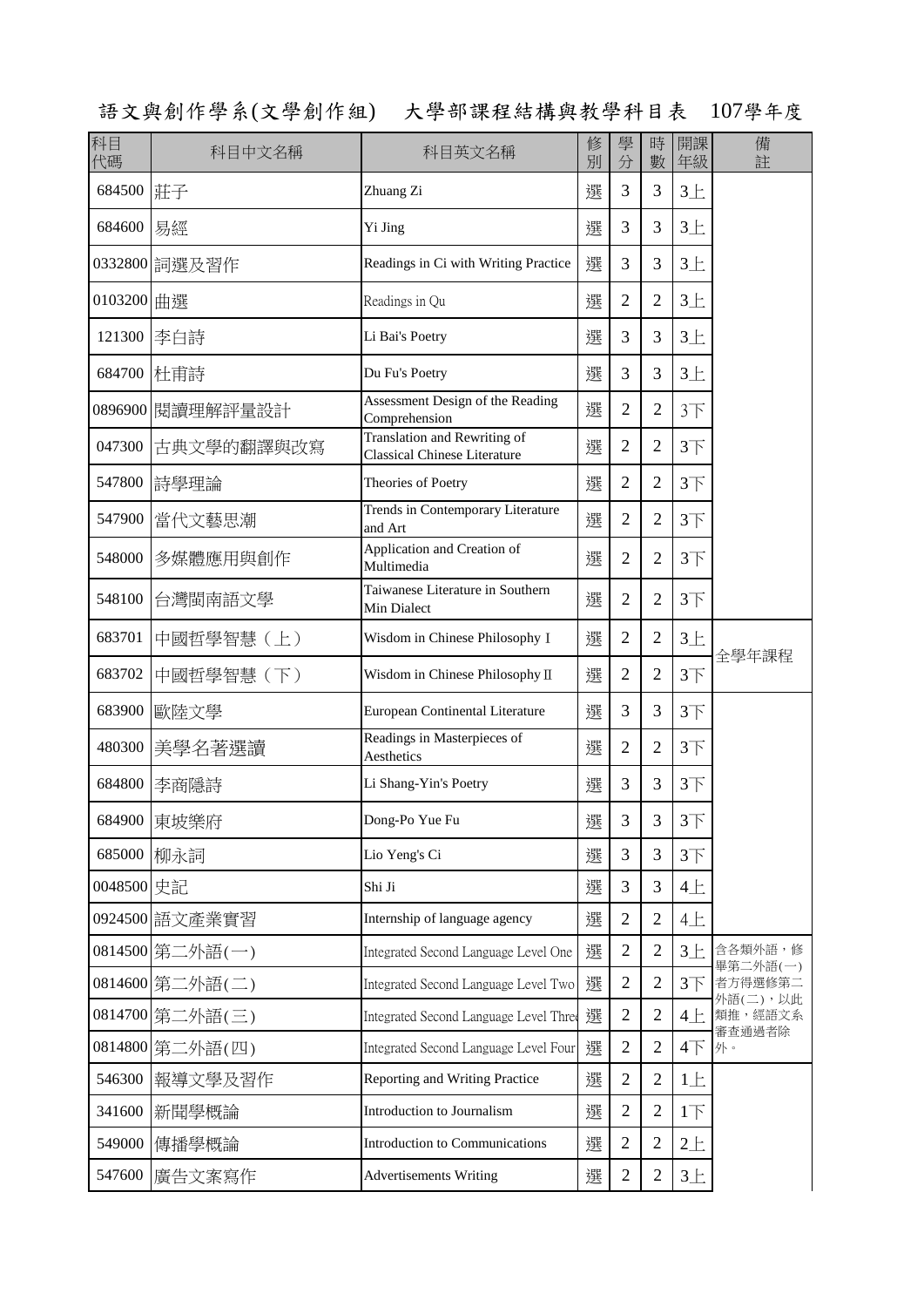語文與創作學系(文學創作組) 大學部課程結構與教學科目表 107學年度

| 科目<br>代碼    | 科目中文名稱       | 科目英文名稱                                                            | 修<br>別 | 學<br>分         | 時<br>數         | 開課<br>年級        | 備<br>註            |
|-------------|--------------|-------------------------------------------------------------------|--------|----------------|----------------|-----------------|-------------------|
| 367200      | 電子書製作        | <b>Creating E-Books</b>                                           | 選      | $\overline{2}$ | $\overline{2}$ | $3+$            |                   |
| 新增          | 社群媒體與電子商務    | Social media and Electronic Commerc                               | 選      | $\overline{2}$ | $\overline{2}$ | $3+$            | 「編輯與採<br>訪」學分學程   |
| 550300      | 雜誌學          | Magazine Study                                                    | 選      | 2              | $\overline{2}$ | $3+$            | ,本學程應修            |
| 0806100     | 網路新聞學        | Web Journalism                                                    | 選      | $\overline{2}$ | $\overline{2}$ | 3 <sup>T</sup>  | 學分20學分(<br>含「傳播學概 |
| 414200      | 編輯學          | <b>Editing Study</b>                                              | 選      | $\overline{2}$ | $\overline{2}$ | $3+$            | 論」與「新聞<br>學概論」2門  |
| 550200      | 出版學          | <b>Publication Study</b>                                          | 選      | $\overline{c}$ | $\overline{2}$ | 3 <sup>T</sup>  | 必修,相關規            |
| 262500      | 採訪與寫作        | News Reporting and Writing                                        | 選      | $\overline{2}$ | $\overline{2}$ | $3+$            | 定請見學程設<br>置要點。    |
| 478300      | 傳播媒介分析       | Media Analysis                                                    | 選      | $\overline{2}$ | $\overline{2}$ | $4\overline{1}$ |                   |
| 548800      | 媒體批判         | Critical Study of Mass Media                                      | 選      | $\overline{2}$ | $\overline{2}$ | $4+$            |                   |
| 550900      | 媒體識讀         | Media Literacy                                                    | 選      | $\overline{c}$ | $\overline{2}$ | $4\overline{ }$ |                   |
| 0897000     | 煤體企劃         | Media Planning                                                    | 選      | $\overline{2}$ | $\overline{2}$ | 4下              |                   |
| 548700      | 專題寫作         | Topics in Writing                                                 | 選      | $\overline{2}$ | $\overline{2}$ | $4+$            |                   |
| 395100      | 語言學概論        | Introduction to Linguistics                                       | 選      | $\overline{2}$ | $\overline{2}$ | $2+$            |                   |
| 639300      | 華語教學導論       | Introduction to Teaching Chinese as<br>a Second Language          | 選      | $\overline{2}$ | $\overline{2}$ | $2+$            | 華語文教              |
| 640100      | 詞彙學          | Lexicography                                                      | 選      | $\overline{2}$ | $\overline{2}$ | $2+$            | 學」學分學程<br>,本學程應修  |
| 0036100 文字學 |              | Chinese Paleography                                               | 選      | $\overline{2}$ | $\overline{2}$ | $2+$            | 學分24學分,<br>相關規定請見 |
| 299100      | 第二語言習得       | Second Language Acquisition                                       | 選      | $\overline{2}$ | $\overline{2}$ | $2+$            | 學程設置要             |
| 640000      | 華人文化與社會      | Chinese Culture and Society                                       | 選      | $\overline{2}$ | $\overline{2}$ | $2+$            | 點。                |
| 394200      | 語言與文化        | Language and Culture                                              | 選      | $\overline{2}$ | $\overline{2}$ | $2+$            |                   |
| 395400      | 語音學          | Phonetics                                                         | 選      | $\overline{2}$ | $\overline{2}$ | 2 <sup>T</sup>  |                   |
| 640600      | 華語文測驗與評量     | Testing and Assessment of Chinese<br>Language                     | 選      | $\overline{2}$ | $\overline{2}$ | $2\top$         |                   |
| 641000      | 華語多媒體與電腦輔助教學 | Multimedia and Computer-Assisted<br><b>Instruction in Chinese</b> | 選      | $\overline{2}$ | $\overline{2}$ | $2\top$         |                   |
| 639700      | 文化導論         | <b>Introduction to Culture</b>                                    | 選      | $\overline{2}$ | $\overline{2}$ | $2\top$         |                   |
| 395300      | 語法學          | Syntactics                                                        | 選      | 3              | 3              | $3+$            |                   |
| 639600      | 華語教材教法       | Teaching Methods and Materials of<br>Chinese                      | 選      | 3              | 3              | $3+$            |                   |
| 329500      | 華語文課程與教學設計   | Chinese Language Curriculum and<br><b>Instruction Design</b>      | 選      | $\overline{2}$ | $\overline{2}$ | $3+$            |                   |
| 155100      | 社會語言學        | Sociolinguistics                                                  | 選      | $\overline{2}$ | $\overline{2}$ | $3+$            |                   |
| 031800      | 心理語言學        | Psycholinguistics                                                 | 選      | $\overline{2}$ | $\overline{2}$ | $3+$            |                   |
| 640400      | 華語文閱讀與寫作教學   | The Teaching of Chinese Reading<br>and Writing                    | 選      | $\mathfrak{2}$ | $\overline{2}$ | 3 <sup>T</sup>  |                   |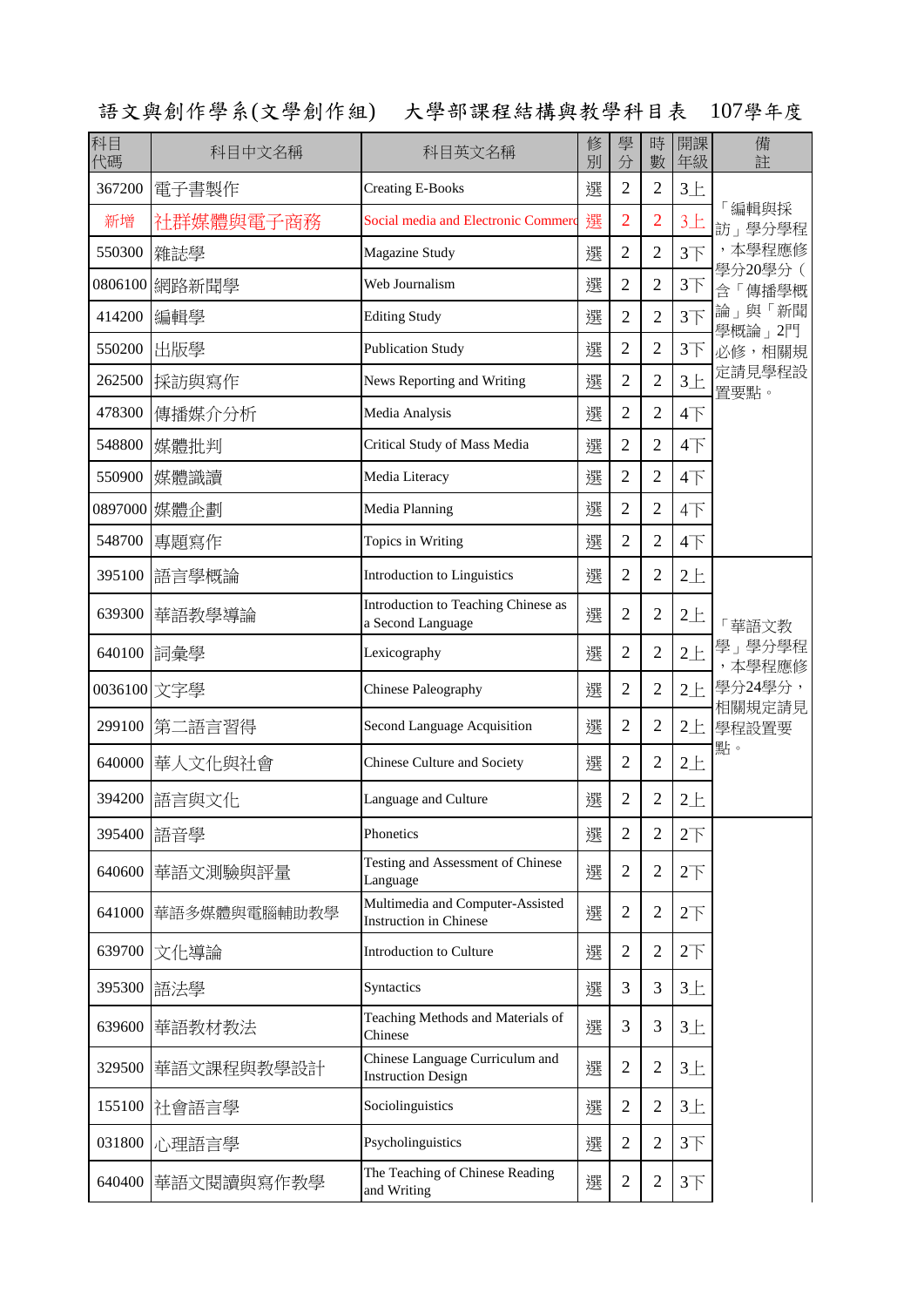語文與創作學系(文學創作組) 大學部課程結構與教學科目表 107學年度

| 科目<br>代碼 | 科目中文名稱              | 科目英文名稱                                                             | 修<br>別 | 學<br>分         | 時<br>數         | 開課<br>年級                  | 備<br>註            |
|----------|---------------------|--------------------------------------------------------------------|--------|----------------|----------------|---------------------------|-------------------|
| 641100   | 華人哲學                | Chinese Philosophy                                                 | 選      | $\overline{2}$ | $\overline{2}$ | 3 <sup>7</sup>            |                   |
| 639400   | 語義學                 | Semantics                                                          | 選      | $\mathfrak{2}$ | $\overline{2}$ | 4E                        | 「華語文教             |
| 639800   | 華語文教學實習             | Teaching Practicum of Chinese                                      | 選      | $\overline{2}$ | $\overline{2}$ | 4E                        | 學」學分學程<br>本學程應修   |
| 640500   | 華語教材編寫與分析           | <b>Editing and Analysis on Chinese</b><br><b>Learning Material</b> | 選      | $\overline{2}$ | $\overline{2}$ | $4+$                      | 學分24學分,<br>相關規定請見 |
| 641200   | 華人文學                | <b>Chinese Literature</b>                                          | 選      | 2              | $\overline{2}$ | $4+$                      | 學程設置要             |
| 641300   | 華語與多元文化教育           | Chinese and Multicultural Education                                | 選      | $\mathfrak{2}$ | $\overline{2}$ | 4E                        | 點。                |
| 685700   | 語用學                 | Pragmatics                                                         | 選      | $\overline{2}$ | $\overline{2}$ | $4\top$                   |                   |
| 639500   | 華語文教學策略             | <b>Strategies of Teaching Chinese</b>                              | 選      | $\overline{2}$ | $\overline{2}$ | $4\overline{\smash{)}\,}$ |                   |
| 640700   | 雙語教學                | <b>Bilingual Education</b>                                         | 選      | 2              | $\overline{2}$ | $4+$                      |                   |
|          | 0806200 英語口語表達      | <b>English Oral Training</b>                                       | 選      | 2              | $\overline{2}$ | $2+$                      |                   |
|          | 0806300 中華文化多語談(英語) | Seminar on Chinese Culture (English)                               | 選      | $\overline{2}$ | $\overline{2}$ | $2\top$                   |                   |
| 639900   | 華語教學英語              | <b>Classroom English for Teaching</b><br>Chinese                   | 選      | $\overline{2}$ | $\overline{2}$ | $3+$                      |                   |
| 0806400  | 應用英文                | <b>Applied English</b>                                             | 選      | $\overline{2}$ | $\overline{2}$ | $3+$                      |                   |
| 0806500  | 跨文化溝通               | Communication across Culture                                       | 選      | $\mathfrak{2}$ | $\overline{2}$ | 3 <sup>T</sup>            |                   |
| 641500   | 英語會話與聽力教學           | English Listening and Speaking                                     | 選      | 2              | $\overline{2}$ | 4E                        |                   |
| 0806600  | 進階英文                | <b>Advanced English</b>                                            | 選      | 2              | $\overline{2}$ | 4E                        |                   |
| 641400   | 英語高級閱讀與寫作           | Advanced English Reading and Writir                                | 選      | $\overline{2}$ | $\overline{2}$ | $4+$                      |                   |
|          | 546700 童詩創作         | Writing Poetry for Children                                        | 選      | $\overline{c}$ | $\overline{c}$ | $2+$                      |                   |
| 134500   | 兒童戲劇                | Children's Drama                                                   | 選      | $\overline{2}$ | $\mathfrak{2}$ | 2E                        |                   |
| 546900   | 童話創作                | <b>Fairy Tales Writing</b>                                         | 選      | $\overline{2}$ | $\overline{2}$ | $2\overline{1}$           | 文學創作組精<br>進課程,本組  |
| 127300   | 兒童故事                | Stories for Children                                               | 選      | $\overline{2}$ | $\overline{2}$ | 2 <sup>T</sup>            | 課程應修20學<br>分。     |
| 547000   | 少年小說創作              | Writing Fiction for Young Adults                                   | 選      | $\overline{2}$ | $\overline{2}$ | $2\overline{F}$           |                   |
| 402200   | 寫作理論                | Theories of Writing                                                | 選      | $\overline{2}$ | $\overline{2}$ | $3+$                      |                   |
| 547500   | 專題文學                | Topics in Literature                                               | 選      | 3              | 3              | $3+$                      | 含各類文學             |
| 0806000  | 專家文學                | Works Study of Author                                              | 選      | $\overline{2}$ | $\overline{2}$ | $3+$                      | 含各文學家             |
| 482900   | 專書選讀                | <b>Classics Reading</b>                                            | 選      | 3              | 3              | $3+$                      | 含中西名著             |
| 124400   | 兒童少年小說              | Fiction for Children and Young<br>Adult                            | 選      | $\overline{2}$ | $\mathfrak{2}$ | $3+$                      | 文學創作組精            |
|          | 0010000 小說美學        | Aesthetics of Fiction                                              | 選      | $\mathbf{2}$   | $\mathbf{2}$   | $3+$                      | 進課程,本組<br>課程應修20學 |

分。